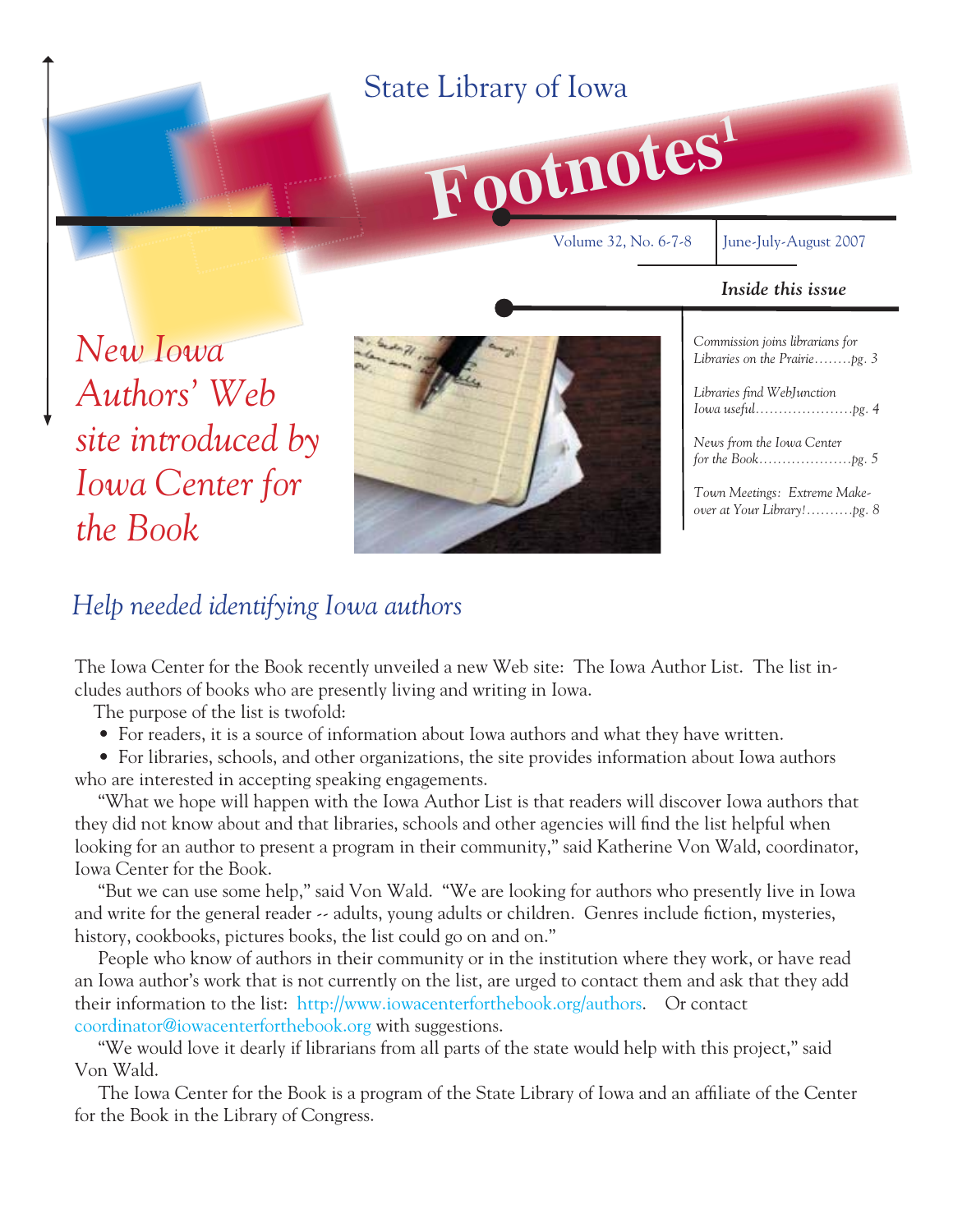

### Comings and goings at the State Library



Mary Cameron, youth services consultant, has accepted a position with the Iowa Department of Education relating to information literacy and adolescent literacy. She has worked for the State Library since June 1999.

 "I have loved working with Iowa librarians on the summer library program and early literacy," said Mary. "I'm looking forward to the new opportunities offered by my new job, and hope to keep in touch with librarians."

 Mary has been part of the Iowa library community for 32 years.

Gary Haywood began working for the State Library's SILO program in mid-July as systems support specialist. He is responsible for supporting SILO's hosted domain name service, e-mail and Web services. Previously, Gary worked for Rockwell Collins in Cedar Rapids as a software quality engineer. He can be reached at ghaywood@silo.lib.ia.us, or (515) 294-5120.





Tom Martin was recently appointed by Governor Chet Culver to a four year term on the Iowa Commission of Libraries, the State Library's governing board. Tom is vice president of Farmers & Merchants Savings Bank in Iowa City. He is a member of the board of trustees of the Iowa City Public Library and a trustee of Willowwind School.

 Said Tom, "Libraries serve as a primary promoter of literacy, are predominate providers of information and are one of the amenities of life. It will be my pleasure as a member of the Iowa Commission of Libraries to work with libraries as they strive to better fulfill those roles."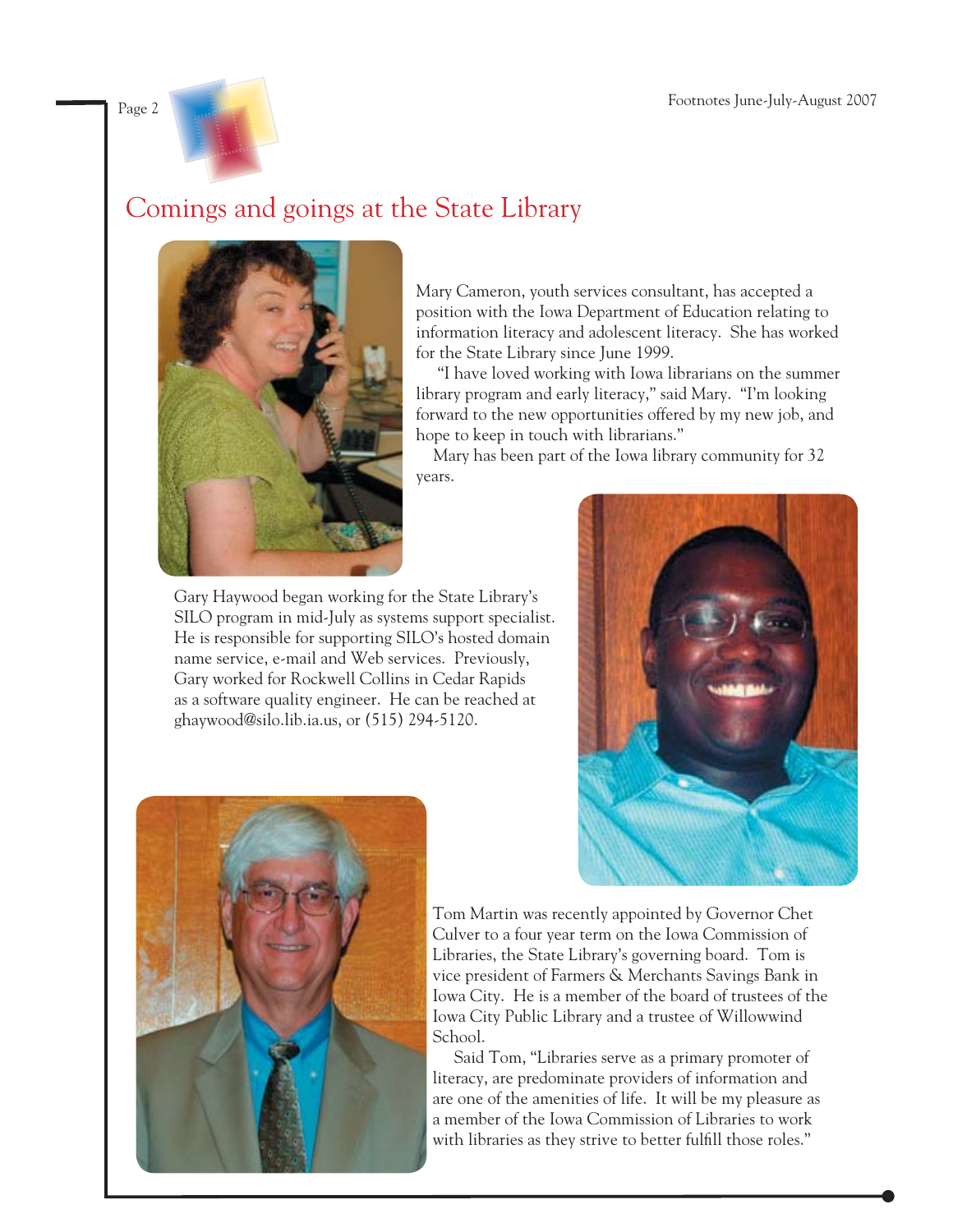Page 3 Footnotes June-July-August 2007



### Commissioners meet for annual retreat; join participants of Libraries on the Prairie

*The Iowa Commission of Libraries held their annual retreat at the Gateway Hotel and Conference Center in Ames, IA on August 13-14. At the same time, librarians gathered for a two-day "Libraries on the Prairie" workshop. The Commission spent part of their time attending the workshop and visiting with librarians about issues facing their libraries. Below is a collage of photos from the event. Michele Leininger, center, coordinated "Libraries on the Prairie." Below, State Librarian Mary Wegner visits with speaker Alan Kemp from the Iowa League of Cities.*







Commissioners from left, Monica Gohlinghorst, chair; David Boyd; Rita Martens; Jann Freed; Tom Martin; Daniel Boice and Frank Sposeto.







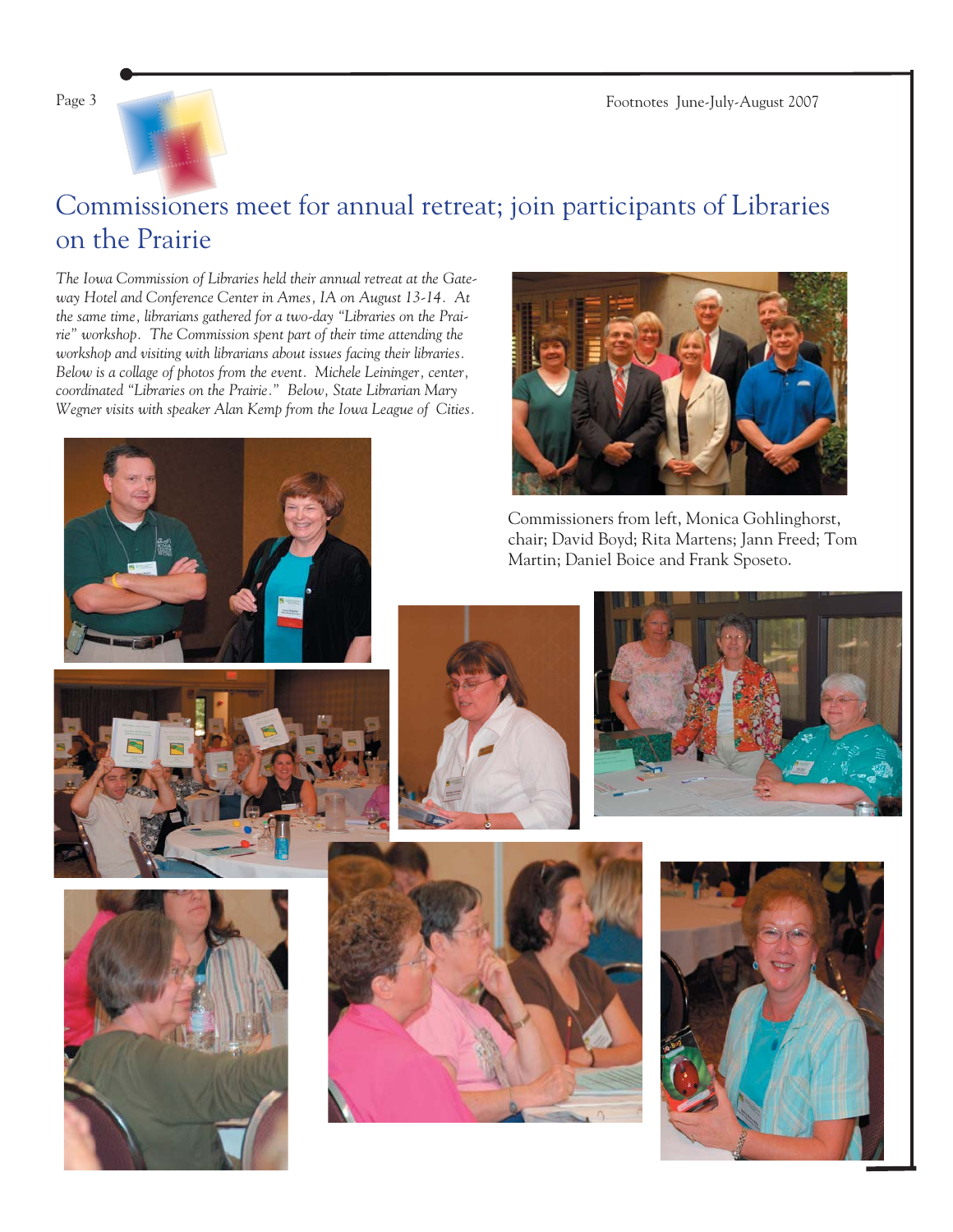

## Traffic is busy on WebJunction Iowa

A recent analysis of activity on WebJunction shows Iowa libraries are high on the list of users. Iowa ranked third among the 15 state community partners for number of members (1,086).

The five top courses Iowa librarians took between April and June 2007 were:

- Building Relationships
- Customer Service
- Dealing with Difficult People
- HTML
- WebJunction's TechAtlas for Libraries

 The top 10 sections of the Web site visited in June 2007 (7,230 total views) by Iowans were:

- Community
- Discussions: All Aboard
- Courses
- Resources
- WebJunction Course Catalog
- Help
- About Us
- Services to Rural Communities
- My Courses
- E-Learning Clearinghouse

The top 10 Articles Iowa librarians visited in June 2007 (13,052 total views) were:

- WebJunction RSS Feeds
- WebJunction Volunteer Opportunities
- Impart and Opp of Digital Reference in Primary and Secondary Education
- Working with a Non-Profit Board
- An Overview of the Microsoft Shared Computer Toolkit
- What's Marketing Got to Do with It?
- WebJunction @ ALA 2007
- Allen County Public Library: Thoughtful innovations with space, staff and video
- Introduction to Windows SteadyState
- What's Your Story?

According to State Librarian Mary Wegner, "The State Library is a WebJunction Community Partner so that WebJunction courses, services and information will be available without charge to Iowa librarians. Registration is free -- check out WebJunction today!"

From the State Library's Web site, http://www.statelibraryofiowa.org, go to the bottom of the page and click on WebJunction Iowa.

 "The online courses in the WebJunction catalog offer something for everyone in all sizes and types of Iowa libraries," said Wegner. "Be sure to note the "Le@d" courses from the University of North Texas -- they are excellent. In addition, The WebJunction Web site itself offers a wealth of high-quality articles, especially on technology and customer service."

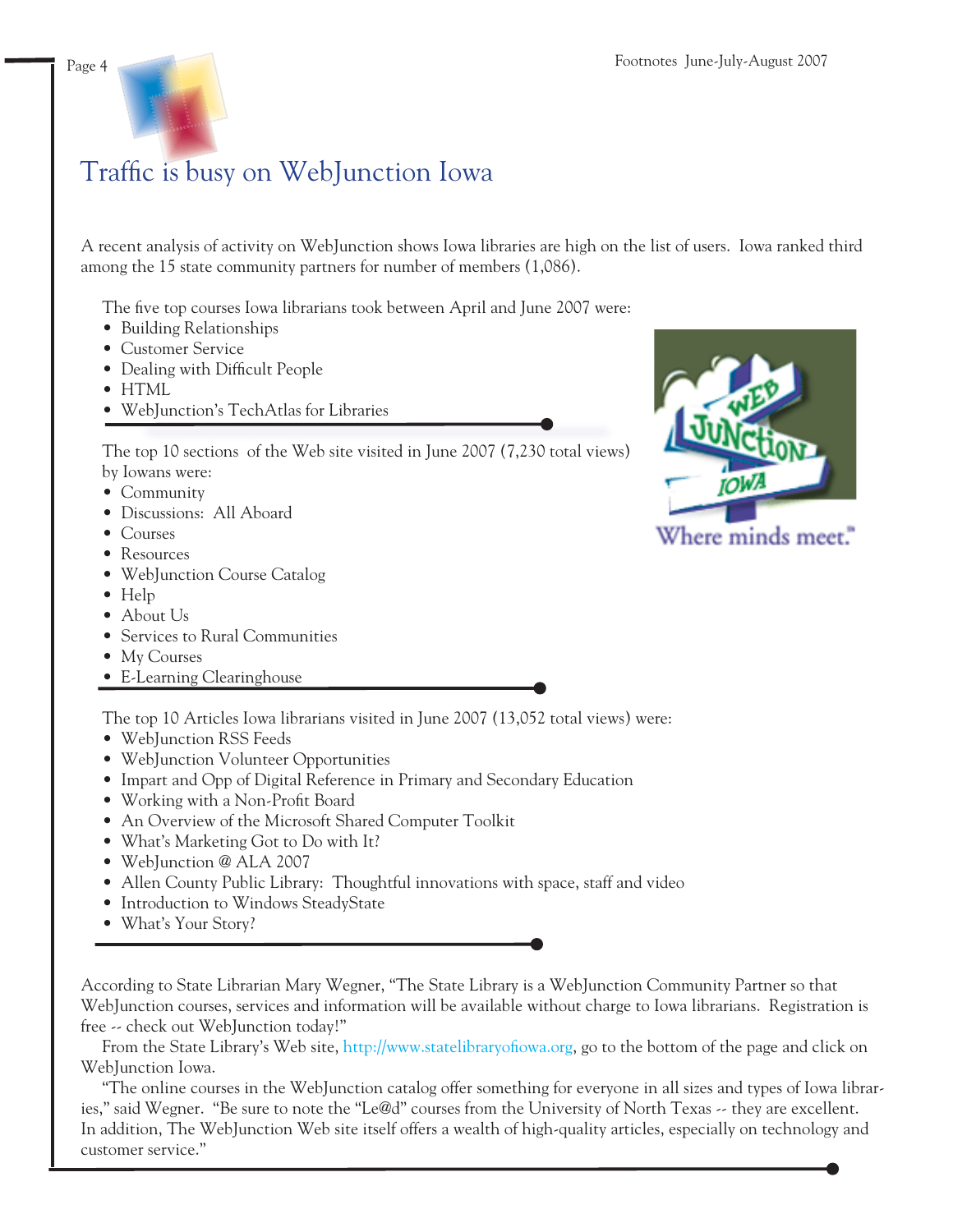### News from the Iowa Center for the Book, State Library of Iowa

Iowa poet John Thompson read from his County Poems book on July 18, 2007 at the State Library. The following is a partial account of how the book came about. To read the whole story, visit the Iowa Center for the Book,

#### [http://www.iowacenterforthebook.org.](http://www.iowacenterforthebook.org)

 "Iowa history and poetry were my two academic passions as a college student in Iowa. While studying the history of the state at DMACC/Ankeny, we students were given blank grids of the state and required to plot famous persons, places, events, and things throughout Iowa. The grids had no names or titles; we had to know our counties.

 "It hit me while taking these rather excruciating exams that Iowa, indeed, had a high density of counties; we rank 9th nationally. Knowing that lyric poetry and rhyme writing were favorite past times of mine, I knew if I could write a poem for each one of these grids, the counties, then I would, at least by quantity, have a book.

 "The library system of Iowa served as my invisible hand, organizer, and co-author. I visited each county-seat library and wrote a draft (beginning, middle, or end) while in each county.



Sometimes I would introduce myself to a reference librarian and ask for tips; other times I was there to use the word processor and write the final draft. I remember a particular trip to Henry County when visiting the grounds of Thresher Days in Mount Pleasant several weeks before the event. I didn't know if I had a grasp of what threshing was all about, so I stayed the remains of the day in the Mount Pleasant library and submitted process drafts to the director. She nodded in the late afternoon. "Ode to Thresher" was added to *99 Voices, 99 Lives: County Poems of Iowa."*

### Does your library provide book discussion groups?

If so, please take a minute to add information about them at<http://www.iowacenterforthebook.org/> [library-groups/form/.](http://www.iowacenterforthebook.org/library-groups/form/) It will only take a minute to add a couple of sentences about your discussion groups and provide a link to your library's Web site. For newcomers or people visiting in your communities, this is a great way to spread the word about your library's activities.

 If your library is having a discussion of this year's All Iowa Reads selection, *Splendid Solution: Jonas Salk and the Conquest of Polio,* it is especially important to add information to the site. The statistics garnered from the Web site are critical for making the case that All Iowa Reads is a worthwhile project of the Iowa Center for the Book.

### Iowa Polio Stories highlighted in popular Iowa publication

Tom Morain, director of community relations for Graceland University, reviewed *Splendid Solution* in the Winter 2006 issue of *Iowa Heritage Illustrated.* Morain also talked about the book discussion he led at the Perry Public Library. Featured are some of the stories the Iowa Center for the Book has received from Iowans afflicted with polio. All are unique and interesting.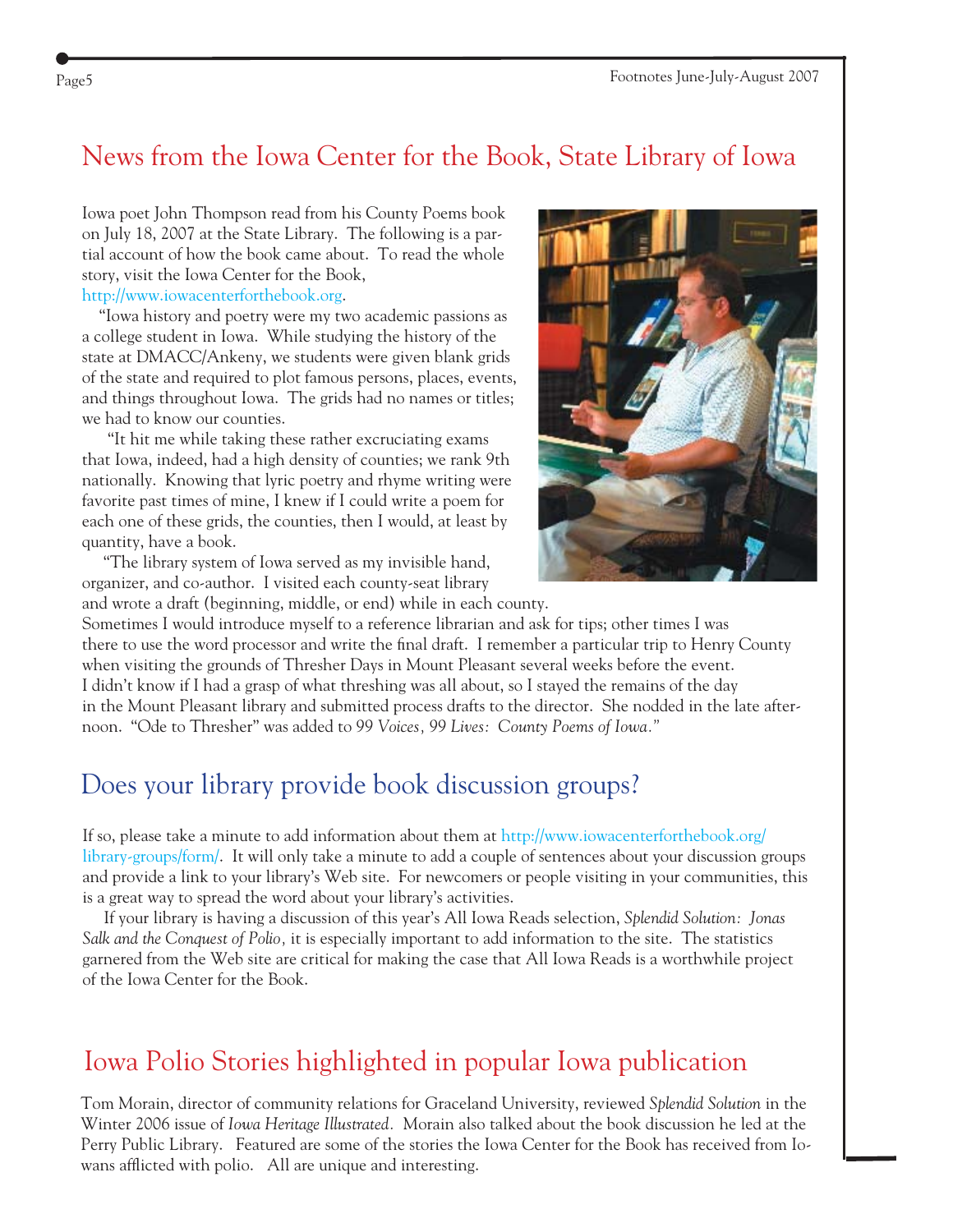

### **On the road again...with RAGBRAI 07**

In case you need a reason why you should open your library to RAG-BRAI riders, Jan Peterson of the Dunkerton Public Library has one: "This morning when I opened my mail, there was a check for \$500 from a man in D.C. He wrote a note thanking us for the hospitality and wanted to help with our building project."

 The man was, of course, a RAGBRAI rider who wandered into the library.

 There were 31 libraries open on this year's route and most had only good things to say about their fun, though harried, day with the riders.

 "Today, an Aplington citizen said she had conversed with one of the RAGBRAI bikers who said she always headed for the libraries in the towns she passed through because they were the best and nicest places to take a break," said Nancy Huisman, director of the Aplington Legion Memorial Library. Imagine the bikers' surprise when they found Captain Underpants waiting for them at the library!



*Aplington Legion Memorial Library - Biker takes a nap in the children's "play pen."* 

Nikki Ehlers, director of Humboldt Public Library, said she worked from 7 a.m. to midnight. Humboldt was an overnight town.

 Linda Adams, Webb Public Library, had over 300 bikers visit. "What a fun time I had! I opened at 7:15 a.m. and stayed open until 1:30 p.m."



*Dumont Community Library: Riders using and waiting for the computers.*



*Aplington - Nancy Huisman, Director, and friend*



*A couple of tired RAGBRAIers in the Dumont library. Fuzzy Elmo made a great pillow.*

The State Library set up a mail list for all the RAGBRAI libraries so they could share stories and suggestions. One library mentioned that having *The Des Moines Register* on hand was a must. Another said bikers were asking for dental floss. (There's a lot of sweet corn served along the route.)

 Jan Grandgeorge, Eagle Grove Memorial Library, said she spread sheets of paper around the library that would eventually become a guest book, along with some donation jars. "Next time I'll try to remember to put one in each restroom," she noted.

 Deb Eisentrager, Dumont Community Library, said "We had 6 computers for public use. We had about 10 people in line at the busiest time. They are pretty patient and nobody stays on a long time. One of the riders told us we should put plastic on the chairs so they don't get all sweaty."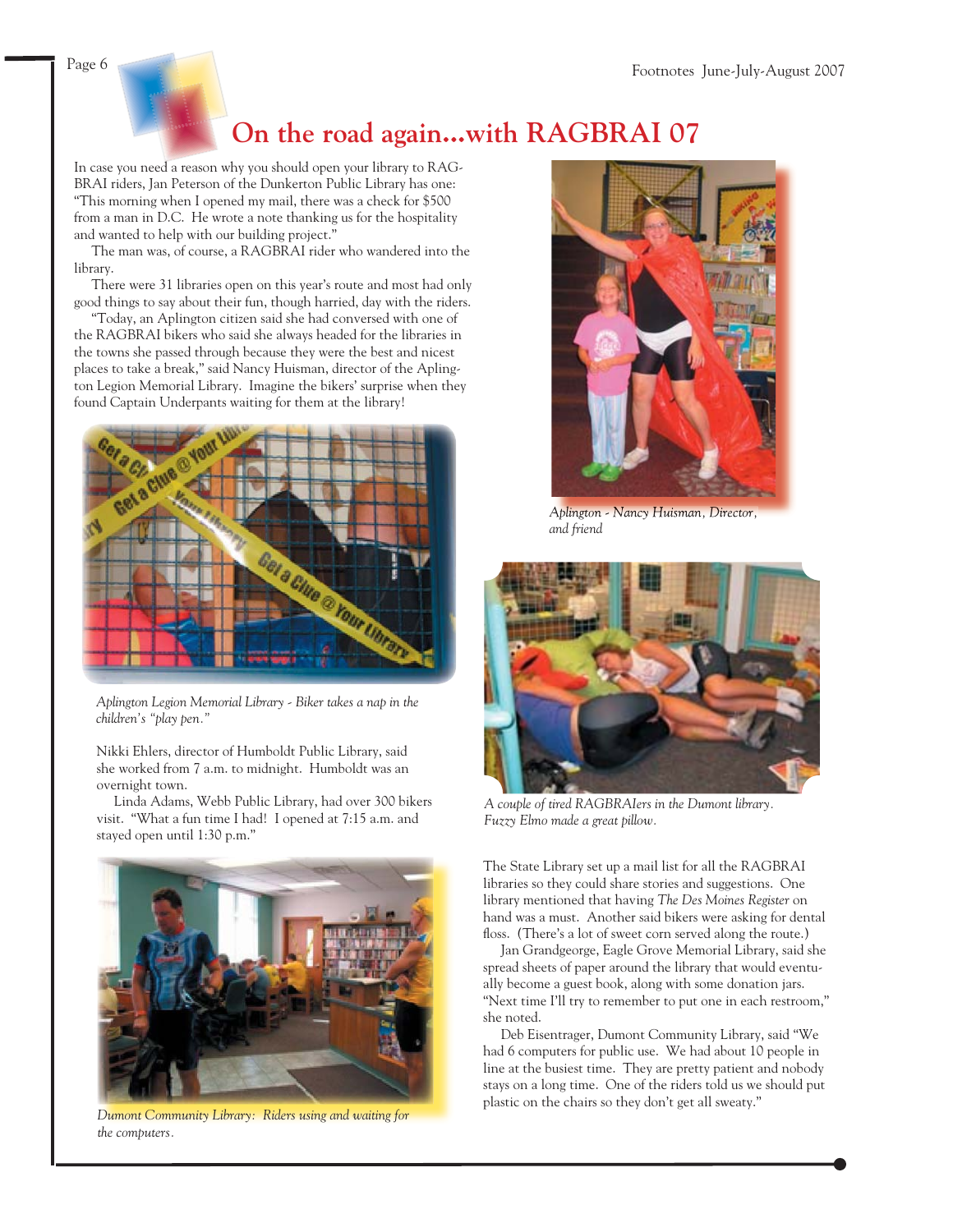

Jackie Gunzenhauser, Humeston Public Library, rode in this year's RAGBRAI under the code name "Bikrarian." The following is her story:

 "Most libraries were open for RAGBRAI, even if it was not their scheduled hours. I was especially impressed by those open early on Sunday morning. I used the computer in the George Public Library before 7 a.m. Sunday. Those libraries that advertised free Internet access on the bike route were far more crowded than those that did not promote their services.

 "All of the librarians were friendly. Many were amused and some were confused by my title. Many of the libraries on the route had recently built new facilities or had recent additions. All were very appealing and pleasant to visit.

 "I had a good time and I encourage any of you to take up my title of "Bikrarian" for the ride next year and visit the libraries on the route. Who knows, maybe Humeston will be a pass through town!"



*Jackie Gunzenhauser, director of the Humeston Public Library, rode RAGBRAI this year with the title of "Bikrarian." She's shown here in Dumont.*



*Next to computers, bathrooms, and a comfortable chair, riders also enjoyed catching up on the latest news while in Dunkerton*

Vicki Myron, Spencer Public Library, was surprised at the low turnout at her library, which was the first overnight town. "I guess with the concerts, computers, wireless Internet, free entertainment at the fairgrounds and the air-conditioned Events Center, they had plenty to do.

 "We did get visitors from 28 states and were able to host a mini-family reunion for a group of riders and some local families in our meeting room. They were thrilled with the kitchen, bathroom, etc. that was available for them."



*Hard to tell what they're waiting in line for in Dunkerton, but you can bet it was worth it!*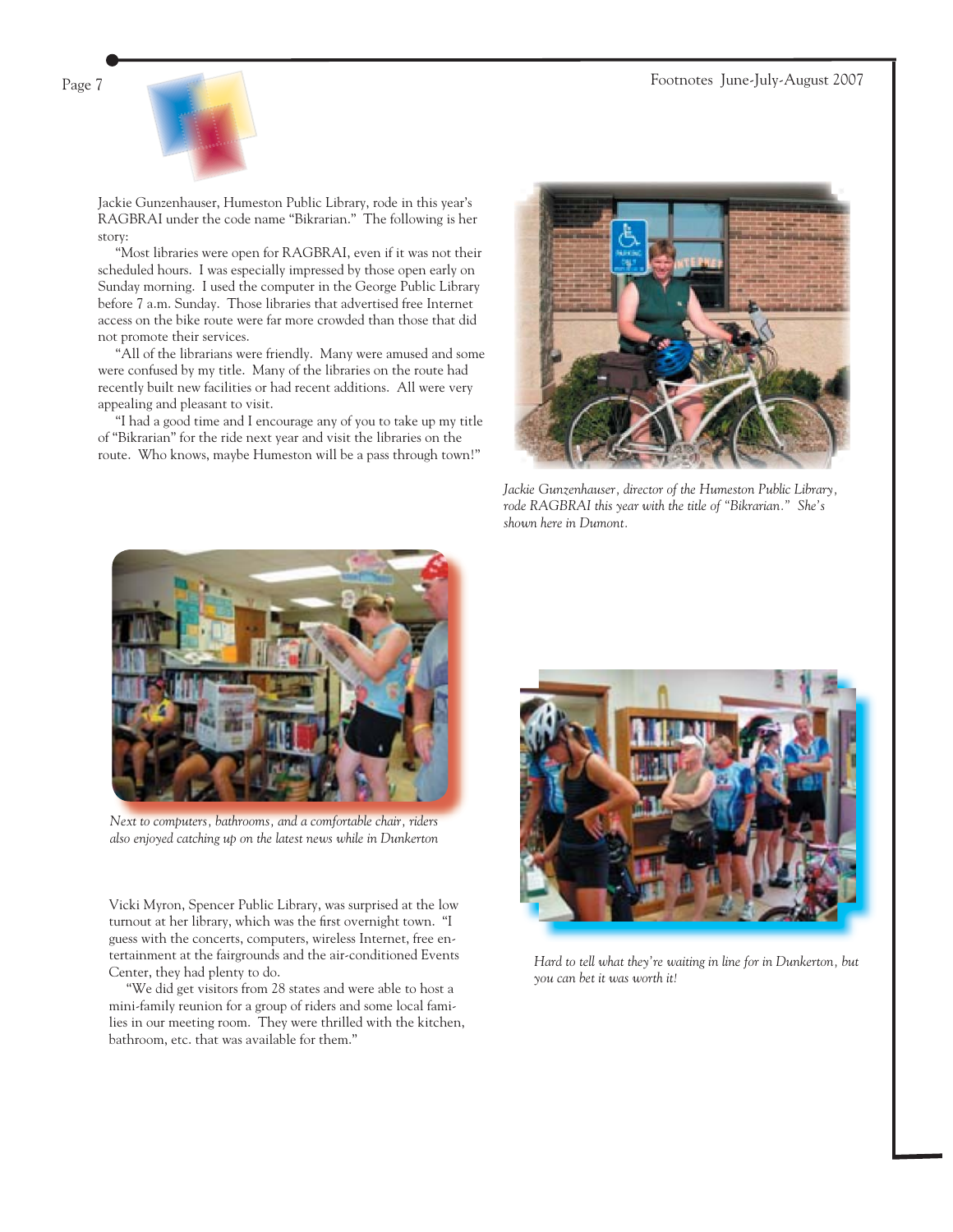

## **Certification Update**

Congratulations to the following public library staff certified for the first time through the State Library's Iowa Certification Program for Public Librarians.

> **Renae Franzen**, Spillville Public Library **Karen Mennega**, Wellsburg Public Library Steven Miller, Wellman-Scofield Public Library **Joan Naylor**, St. Charles Public Library **David Netz**, Sioux Center Public Library **Steve Pederson**, Independence Public Library **Stacy Tynan**, Rockford and Charles City public libraries **Nicholas Shimmin**, West Branch Public Library **Andrew Wylie**, Ames Public Library

### Extreme Makeover @ Your Library: You Can Do It!



Register Now for September Town Meetings September 18 (Mason City), 19 (Storm Lake), 20 (Council Bluffs), 25 (Iowa City), 26 (Waterloo), 27-28 (Urbandale) http://www.statelibraryofiowa.org/cgi-bin/cecat/.

This year's theme is *Extreme Makeover @ Your Library: You Can Do It!* In the morning, attendees will take a look at designing the library's physical space to make it even more inviting. Secondly, they will consider the changing needs of customers and what that means as far as "making over" attitudes and openness to change.

The afternoon sessions include:

 • Collection Development Makeover: Rethinking Buying and Weeding Patterns. The average library collection, regardless of size, follows the 80/20 pattern: 80% of circulation comes from 20% of the collection. This session will talk about how to rethink what's purchased and weeded to break this barrier and circulate more collections on a regular basis.

 •Library Merchandising. Using ideas from both libraries and the retail industry, this workshop will address how to develop public libraries into more visually stimulating places. Discussion will include what librarians should know about how customers decide what to check out, why library displays are important and ideas for displays.

 •Making the Most of Your Library Web Site. This session is for all libraries with Web sites. Topics include publicizing Web sites, adding content that keeps drawing the public to the Web site and thinking about the Web site as a "branch" library that is open 24/7.

#### **Hope to see you there!**

*Reminder:* 

*The meeting minutes of the Iowa Commission of Libraries can be found at http://www.statelibraryofi owa.org/about/gov*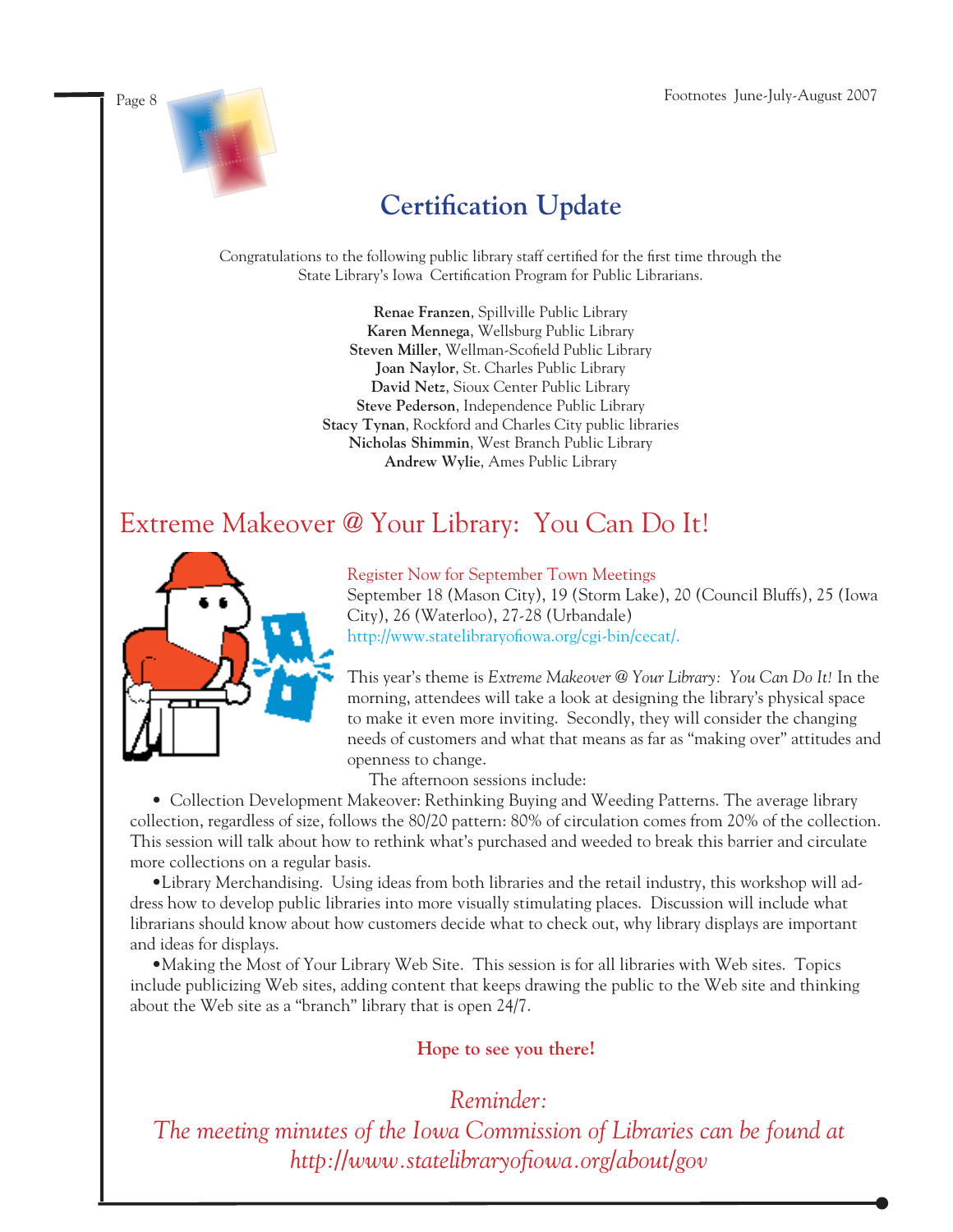

### **State Library touts benefits of using HealthInfoIowa and Medline Plus to State Fair attendees**

State Library employees staffed a booth at this year's Iowa State Fair to promote HealthInfoIowa and Medline Plus.

 Staff talked to 2,773 people over an 11 day period. In addition, there were 407 Medline Plus demonstrations and 493 HealthInfoIowa demonstrations on a computer.

 "One woman who thought she was not interested in the information returned later on in the day to say she had changed her mind," said Pam Rees, medical librarian, State Library.

 HealthInfoIowa is an Iowa-focused Web site for health information users and providers. It contains authoritative content that ranges from national databases to regional and local links, and serves as a simple and trustworthy first stop for Iowans searching for health related information.

The State Medical Library received a grant from the National Network

of Libraries of Medicine (NN/LM) Greater Midwest Region to promote HealthInfoIowa and Medline Plus, a consumer health database created by the National Library of Medicine.

 Visit: [http://www.](http://www.healthinfoiowa.org) [healthinfoiowa.org](http://www.healthinfoiowa.org) and [http://www.nlm.nih.](http://www.nlm.nih.gov/medlineplus/) [gov/medlineplus/](http://www.nlm.nih.gov/medlineplus/)





*Top, Pam Rees, medical librarian, and Toni Blair, both State Library staff stand ready to describe the Web sites to fair visitors. Left, Michele Leininger, State Library, discusses HealthInfoIowa to a visitor who stopped by the booth.*

### **Plan now to attend 39th Annual Festival of Books for Young People**

The University of Iowa's School of Library and Information Science is holding its annual Festival of Books for Young People on Saturday, October 20, at the Iowa Memorial Union in Iowa City.

 This year's theme is "Nature's Narrative." There will be a display of new books for young people and book signings. For further information, visit http://slis.uiowa.edu/%7Efestival/FBYP.html or contact Kit Austin at (319) 335-5709, caroline-austin@uiowa.edu.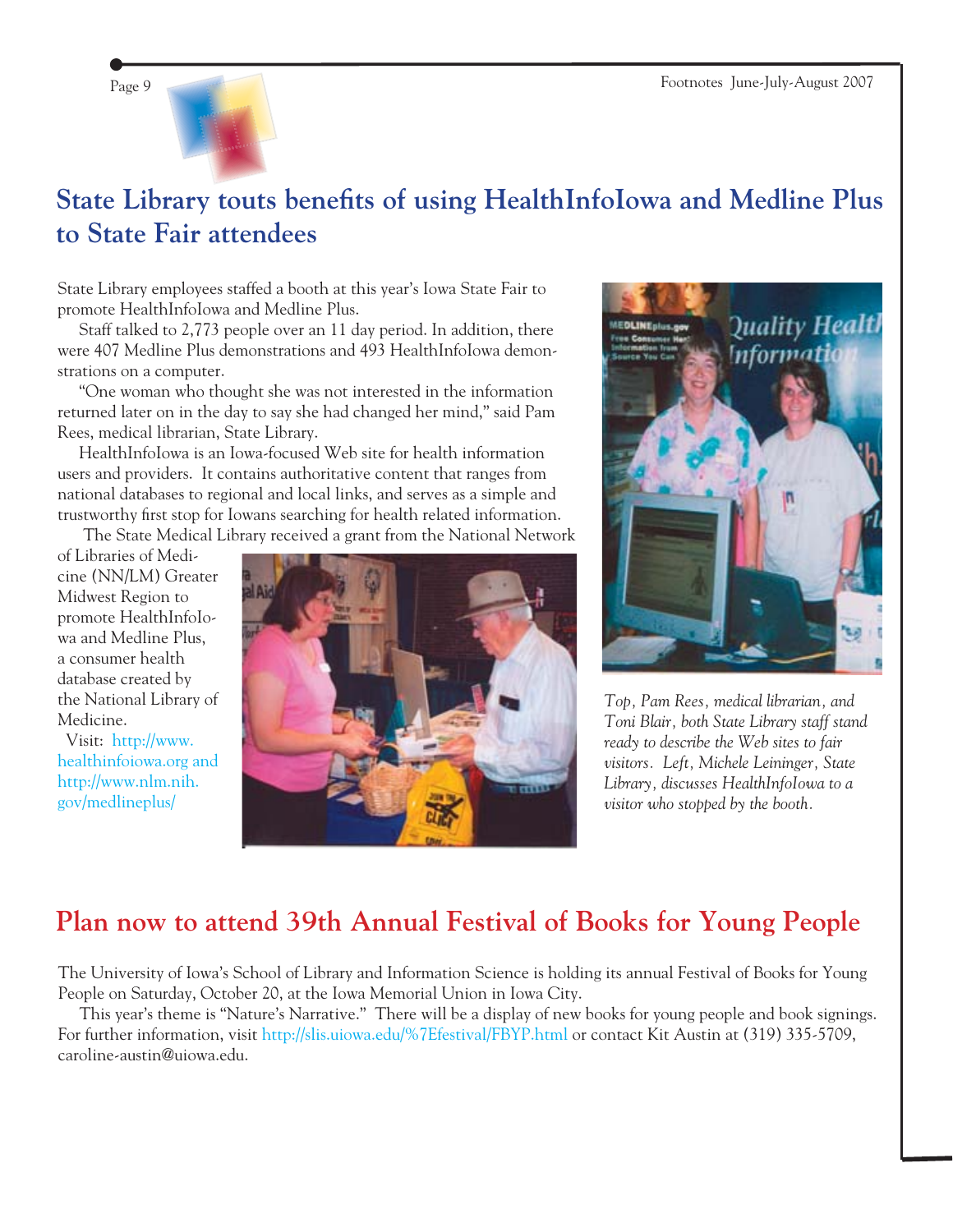

**Be sure to check the State Library Web site for late**  breaking news! http://www.statelibraryofiowa.org.

# More news from around the state

#### **Sioux City library goes to the dogs**

The Sioux City Public Library's "Read to Me" program pairs struggling readers with specially trained dog listeners. The highly successful program began in May 2007 and continued through the summer. The dogs are part of the K-9 STARS - certified therapy dogs.

 Youth services manager, Jeanette Bobeen, said the program has been a big hit. Dogs didn't mind if three or four kids read different books to them at the same time, she said.

 Similar programs are taking place across the country. Dogs like to listen, don't interrupt with corrections and help young readers relax.

 Read the complete story in the *Sioux City Journal*. [http://www.siouxcityjournal.com/blogs/in\\_my\\_shoes/?p=54](http://www.siouxcityjournal.com/blogs/in_my_shoes/?p=54)



Photo courtesy of the *Sioux City Journal*

#### **Area library services rate high with residents**

A recent survey of residents in the cities of Cedar Rapids, Marion, Hiawatha and Fairfax shows that library services are well loved, well used, and very well supported. According to Lily Lau, administrator of East Central Library Services, "The survey results are a confirmation of what librarians have long suspected: Our area libraries are well used and highly regarded by the communities they serve. The libraries will use this information to prioritize, focus on areas that need improvement, seek additional ways to collaborate and continue to provide excellent service."

 The survey results were so strongly positive that even the independent company researchers were surprised. Ninty-nine percent of library users rated library collections, services and staff as extremely valuable or valuable. Among both users and non-users, support for library funding was also strong. Six in 10 non-users would support a one-time campaign for library expansion, even though they use the library six times a year or less. Among library users, support was even stronger.

#### Librarian thanks libraries for lowering flags

From Kathy Parsons, Parks Library, ISU "On behalf of the extended family of David Behrle, I wish to express a heartfelt thank you to any and all libraries that flew their flags at half staff on May 29. David was a cousin of mine and as I drove home from the [funeral] services yesterday, it meant a great deal seeing so many flags displayed at half staff."

#### **Muscatine library director retires; will write musical**

Peter L. Press, former director of the Musser Public Library, Muscatine, recently retired after serving as director for five years. He inspired the library's Web site, the Hispanic library assistant position and the library-sponsored Hispanic festivals. Press is currently working on a musical stage production titled "Muscatine! The Muscial" set to debut in mid-October.